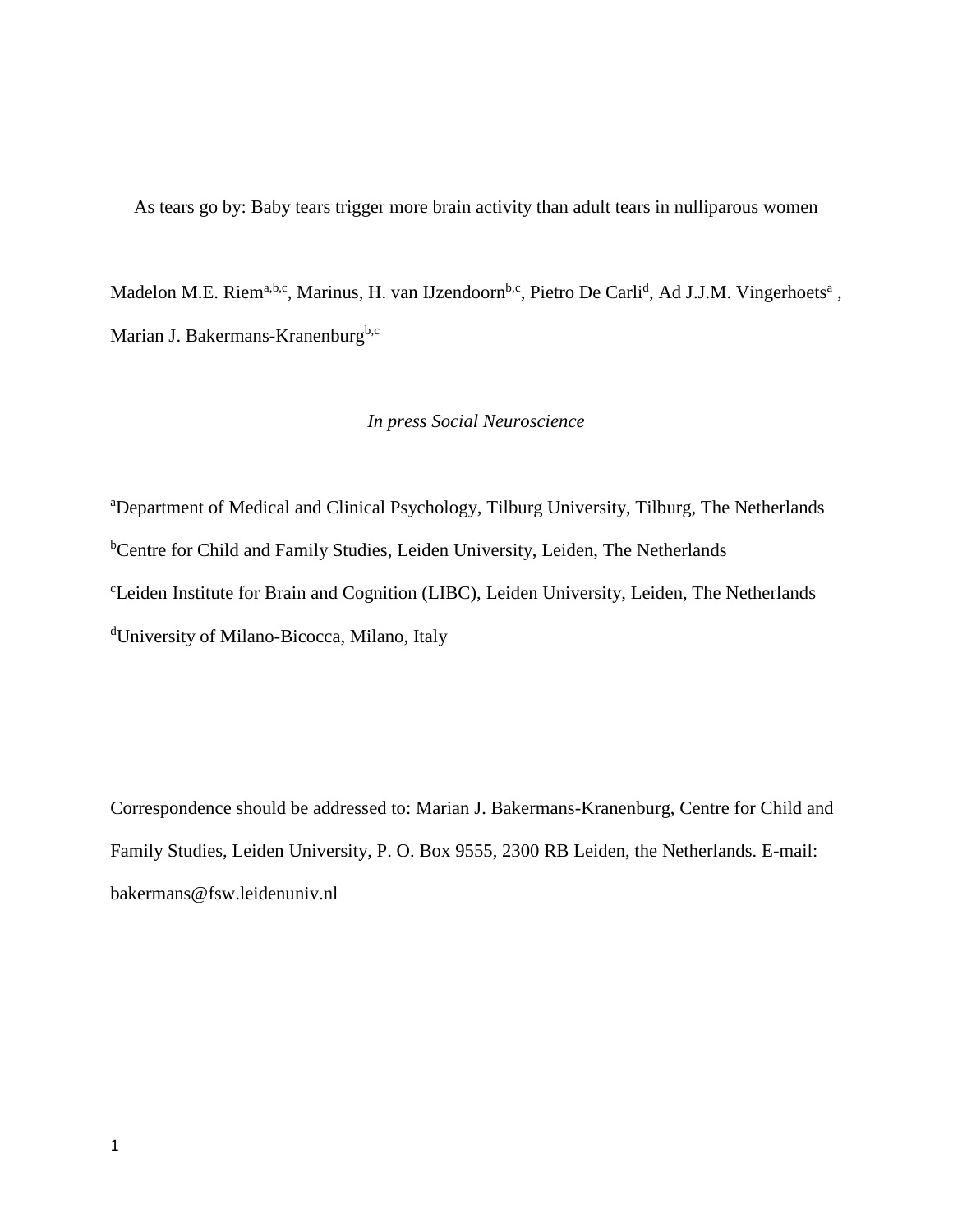### Abstract

The current fMRI study examines brain activity during the perception of infant and adult tears. Infant tears evoke stronger responses in the visual cortex than adult tears, indicating that infant tears are highly salient. In addition, our study shows that infant tears uniquely activate somatosensory pain regions, which could stimulate actions directed at the elimination of the source of pain. Shedding tears may be a strong means to elicit the parent's sharing of the infant's feelings,, thereby strengthening caregiver-infant bonding and securing infant survival.

Key words: infant tears, crying, somatosensory pain regions, fMRI, caregiver-infant bonding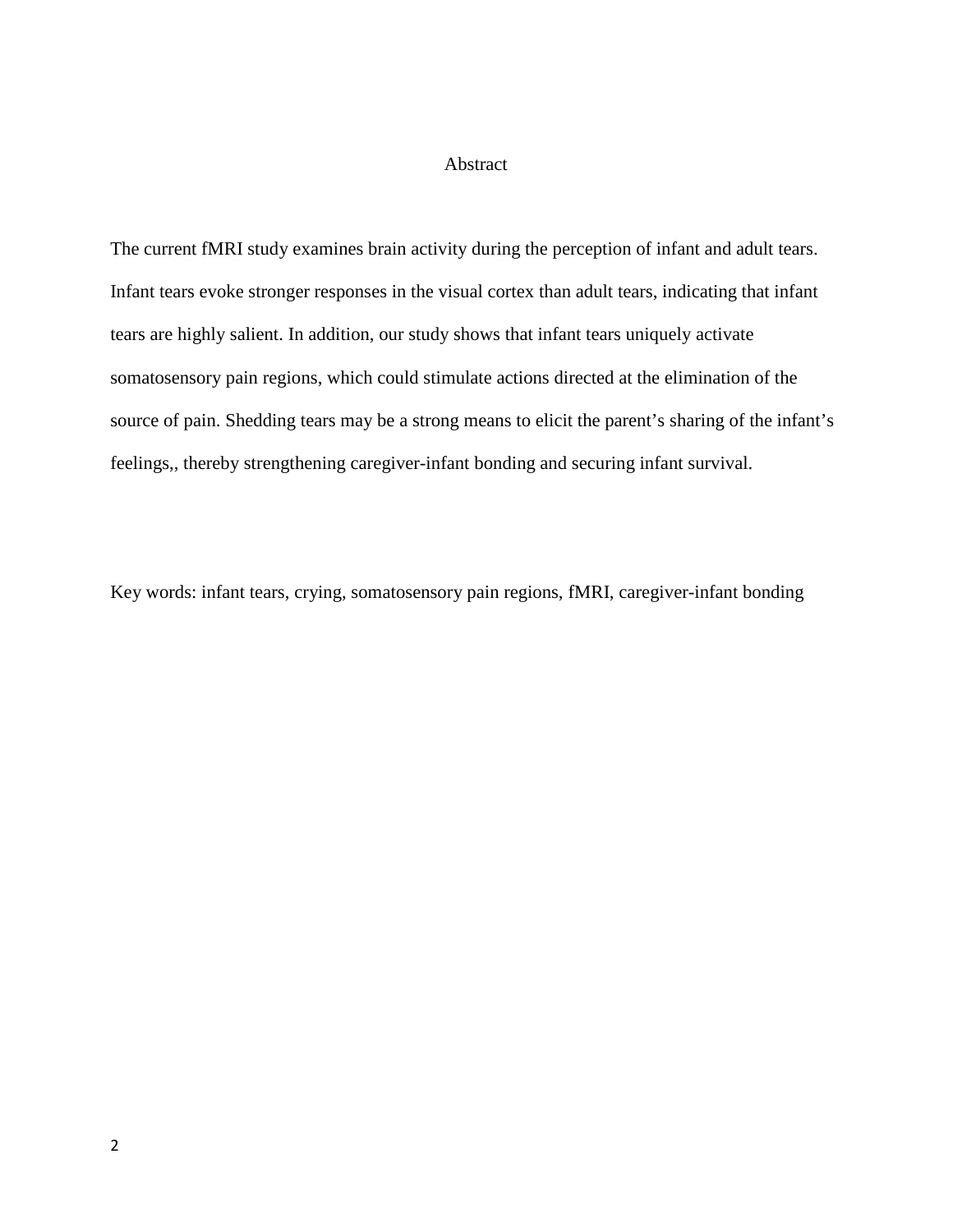### Introduction

Emotional tears are uniquely human. They play an important role in the communication of distress; however, the function of tears may change during development. In infancy, the effectiveness of crying in attracting adults' attention might be more dependent on the acoustics of crying than on tears or other visual cues of distress (Soltis, 2004). The sound of a crying infant alerts the caregiver when the infant is in need or danger, but it is also perceived as aversive by many parents and it can even trigger child abuse and neglect (Soltis, 2004). Infant tears may be functional in buffering the aversive characteristics of infant crying and promoting an empathic reaction to the child. In contrast to infants, adults cry often softly or without sound and the crying episodes are merely comprised of eyes welling up with tears. Thus, whereas infant tears play a role in the establishment of a bond between caregiver and infant, adult tears –as the main cues of adult sadness-- may be more important in the communication of distress. Crying thus progresses from a predominately acoustic signal in infancy to a more subtle visual signal in adulthood (Rottenberg, & Vingerhoets, 2012).

Functional Magnetic Resonance Imaging (fMRI) may offer more insight into differential perception, functions, and evolutionary roles of infant and adult tears. Previous fMRI research on the perception of others' distress is divided into a subfield that covers neural responses to the acoustics of infant crying (e.g. Riem et al., 2011, Swain, 2011) and a subfield that concerns neural processing of visualized negative adult emotions such as sadness or pain (Fusar-Poli et al., 2009, Lamm, Decety, & Singer, 2011), with no particular attention to the role of tears in the communication of distress. Both subfields point to a role of the insula and anterior cingulate cortex in empathy for distress, but they are otherwise unconnected, and they have both neglected

3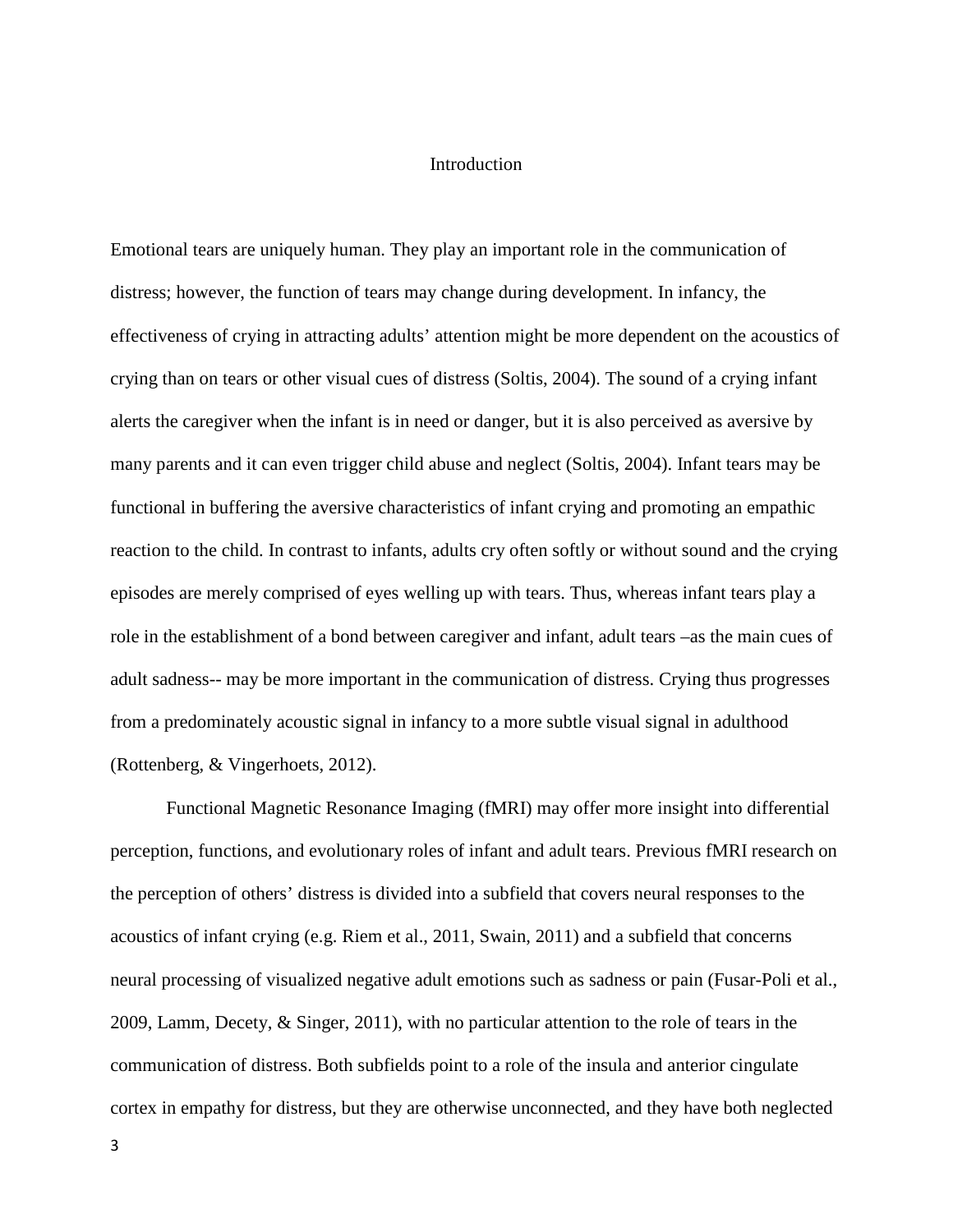the processing of tears. The current fMRI study aims to connect these subfields and examines differential neural processing of infant versus adult tears. Since infant tears may play a role in the establishment of a bond with the infant, we hypothesize that infant tears elicit more brain activity in empathy related regions than adult tears.

## Method

### *Participants*

Participants were fifty-four female undergraduate students from the Department of Child and Family Studies, Leiden University. All participants were screened for MRI contra-indications, psychiatric or neurological disorders, hearing problems, pregnancy, and alcohol and drug abuse, and did not have children of their own. Three participants were excluded due to excessive head movement and two participants were excluded because of technical or health problems during the session. This resulted in a total sample size of 49 female participants for the current study. The mean age of the participants was  $19.58$  ( $SD = 2.11$ ). Written informed consent was obtained from all participants. Permission for this study was obtained from the Institute's Ethics Committee and from the Leiden University Medical Centre Ethics Committee.

## *fMRI paradigm and data analysis*

In the MRI scanner, participants were exposed to eight adult photos with tears, eight adult photos without tears, eight infant photos with tears, and eight infant photos without tears. All adults and infants had neutral facial expressions. The adult photos were selected from a larger set of photos that were used in previous studies on the perception of tears (Vingerhoets, van de Ven, & van der Velden, in press). Infant photos were created for the purpose of the current fMRI study. See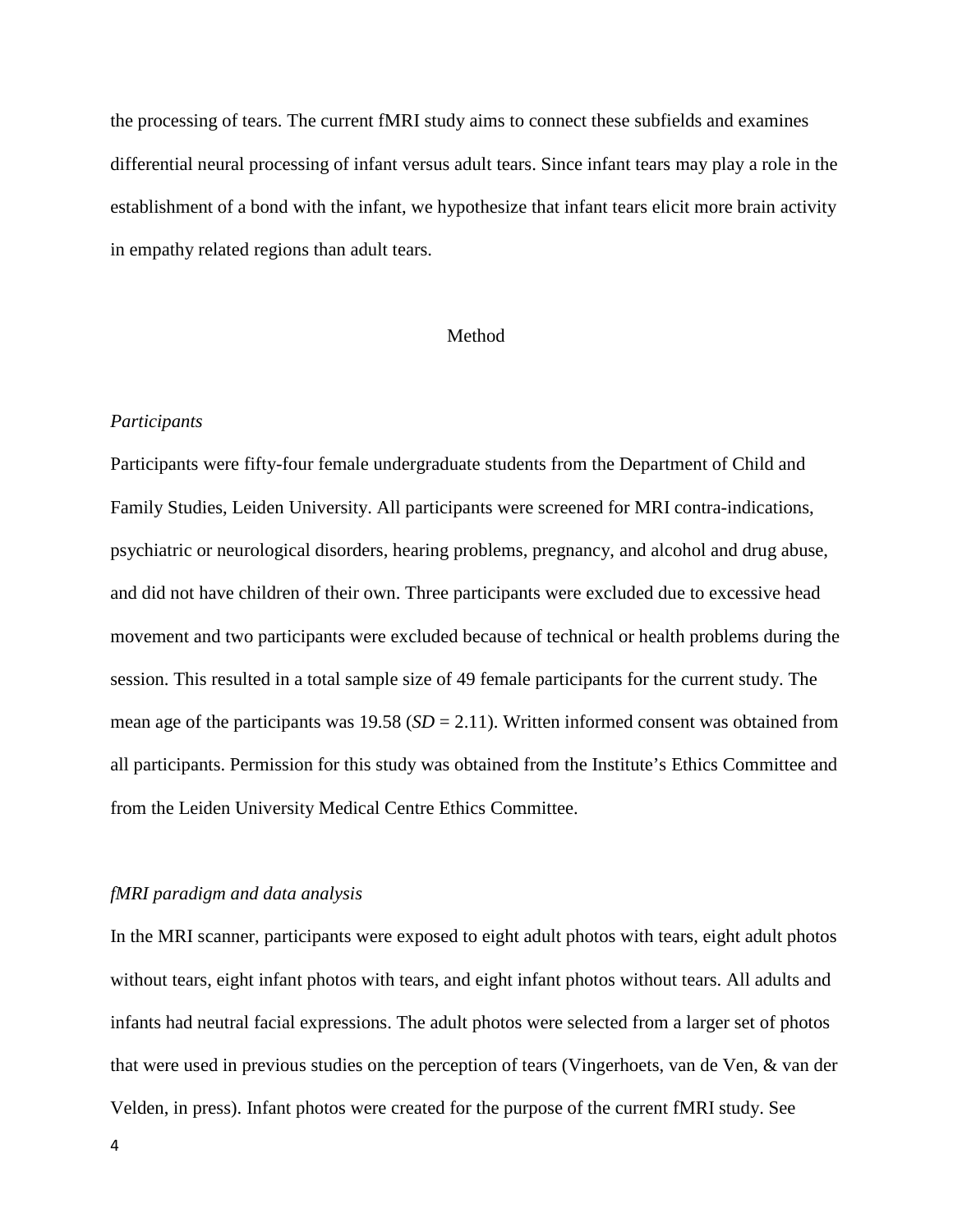supplemental material for more information about the stimuli and Figure S1 for an example infant photo. Each photo was presented four times for 2.6 seconds, in random order. Interstimulus intervals were jittered and calculated using Optseq (https://surfer.nmr.mgh.harvard.edu/optseq/). Participants were instructed to attend to the photos. Similar to Montoya et al. (2012), a one-back memory task was included in 15% of the trials to ensure that participants maintained attention during the task. During the one-back memory trial, participants were presented a photo with questions marks and were asked to indicate whether the current photo was identical to the photo of the previous trial using a button press with the right hand. The fMRI paradigm was programmed and administered using E-Prime software (version 2.0).

See supplemental material for details about fMRI data acquisition and pre-statistics processing. Data analysis was carried out using FEAT (FMRI Expert Analysis Tool) version 6.00, part of FSL (Smith et al., 2004). In native space, functional activity was examined using general linear model analysis. Each condition (infant tear, infant no tear, adult tear, adult no tear, one-back) was modeled separately as a square-wave function. Each predictor was then convolved with a double gamma hemodynamic response function and its temporal derivative was added to the model, giving five regressors. To examine brain regions involved in the perception of tears we tested the following contrasts: 1) infant tear > infant no tear, 2) adult tear > adult no tear, 3) (infant tear  $>$  infant no tear)  $>$  (adult tear  $>$  adult no tear), and 4) (infant tear  $>$  infant no tear)  $<$ (adult tear  $>$  adult no tear).

 The first-level contrast images and the corresponding variance images were transformed to standard space and submitted to second level mixed-effects group whole brain analysis. The group mean was tested using one-sample t-tests on these contrasts. The statistical images were thresholded using clusters determined by  $Z > 3.1$  and a cluster corrected significance threshold of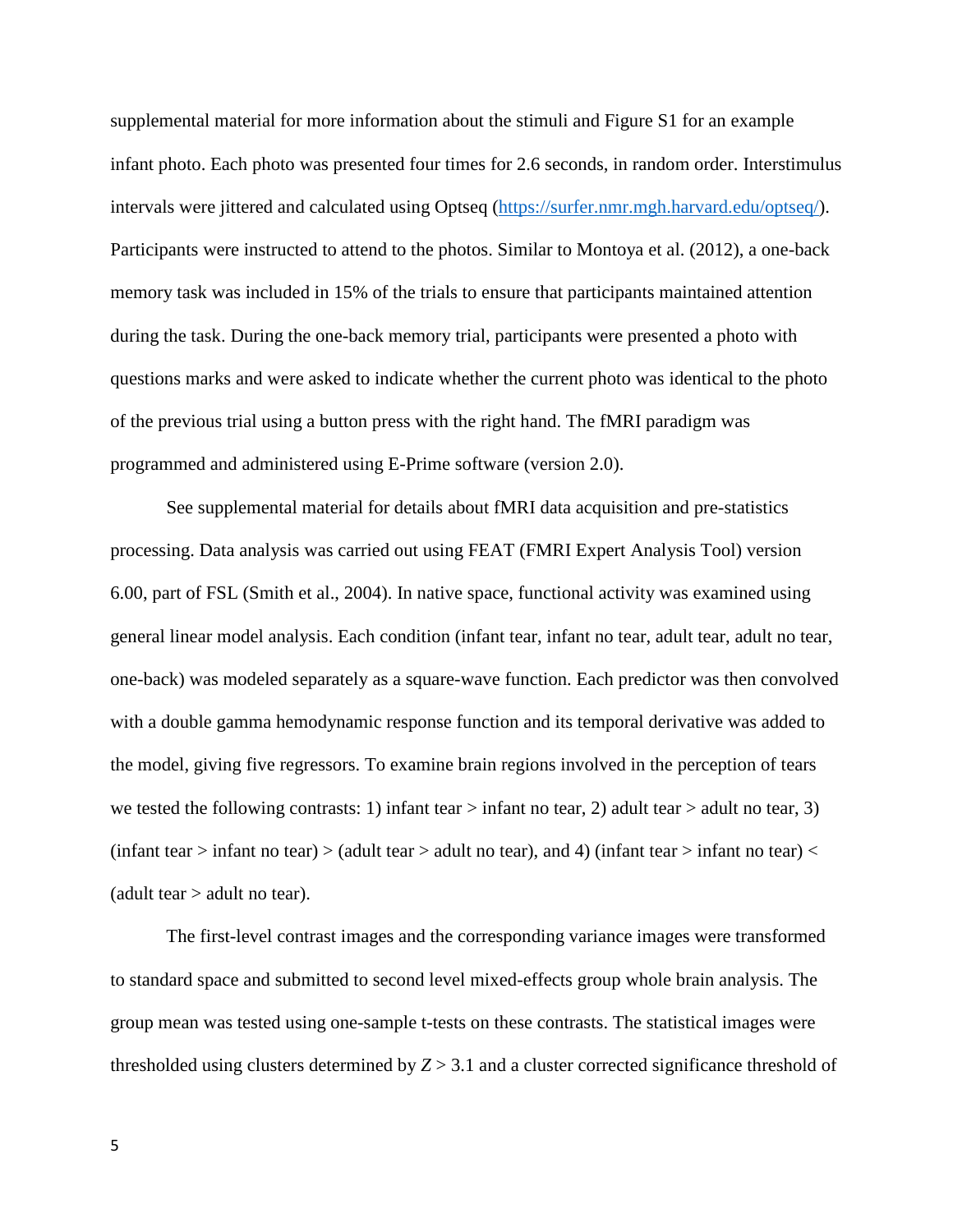*p* < .05. Region of Interest (ROI) analyses were conducted with a priori specified regions of interest: the insula and the anterior cingulate cortex (ACC), anatomically defined using the Harvard–Oxford cortical atlas (http://fsl.fmrib.ox.ac.uk/fsl/fslwiki/Atlases). To investigate regions that were activated during the perception of adult tears *and* during the perception of infant tears, we conducted a conjunction analysis using the easythresh\_conj command within FSL (http://www2.warwick.ac.uk/fac/sci/statistics/staff/academicresearch/nichols/scripts/fsl).

#### Results

 In whole brain analysis, the contrast infant tear > infant no tear revealed three large clusters of significant activity with peak voxels located in the lateral occipital cortex, the precentral gyrus, and the postcentral gyrus (see Table S1). Significant activity extended into the occipital pole, occipital fusiform gyrus, middle and inferior frontal gyrus, supramarginal gyrus, middle and inferior temporal gyrus, and precuneus (see Table S2 and Figure 1). During the perception of adults with tears compared to adults without tears there was increased activity in the lateral occipital cortex and occipital pole. Furthermore, the contrast (infant tear > infant no tear) > (adult tear > adult no tear) revealed significantly more reactivity to infant tears in the lateral occipital cortex, precuneus, superior parietal lobule, precentral gyrus, and superior and middle frontal gyrus compared to adult tears (see Figure 1, Table S1 and S2). No significant activity was revealed by the contrast (infant tear  $>$  infant no tear)  $<$  (adult tear  $>$  adult no tear). ROI analyses showed that there was no more activity in the anterior cingulate cortex or insula during the perception of infants with tears compared to infants without tears or adults with tears compared to adults without tears. In order to examine regions that were activated during the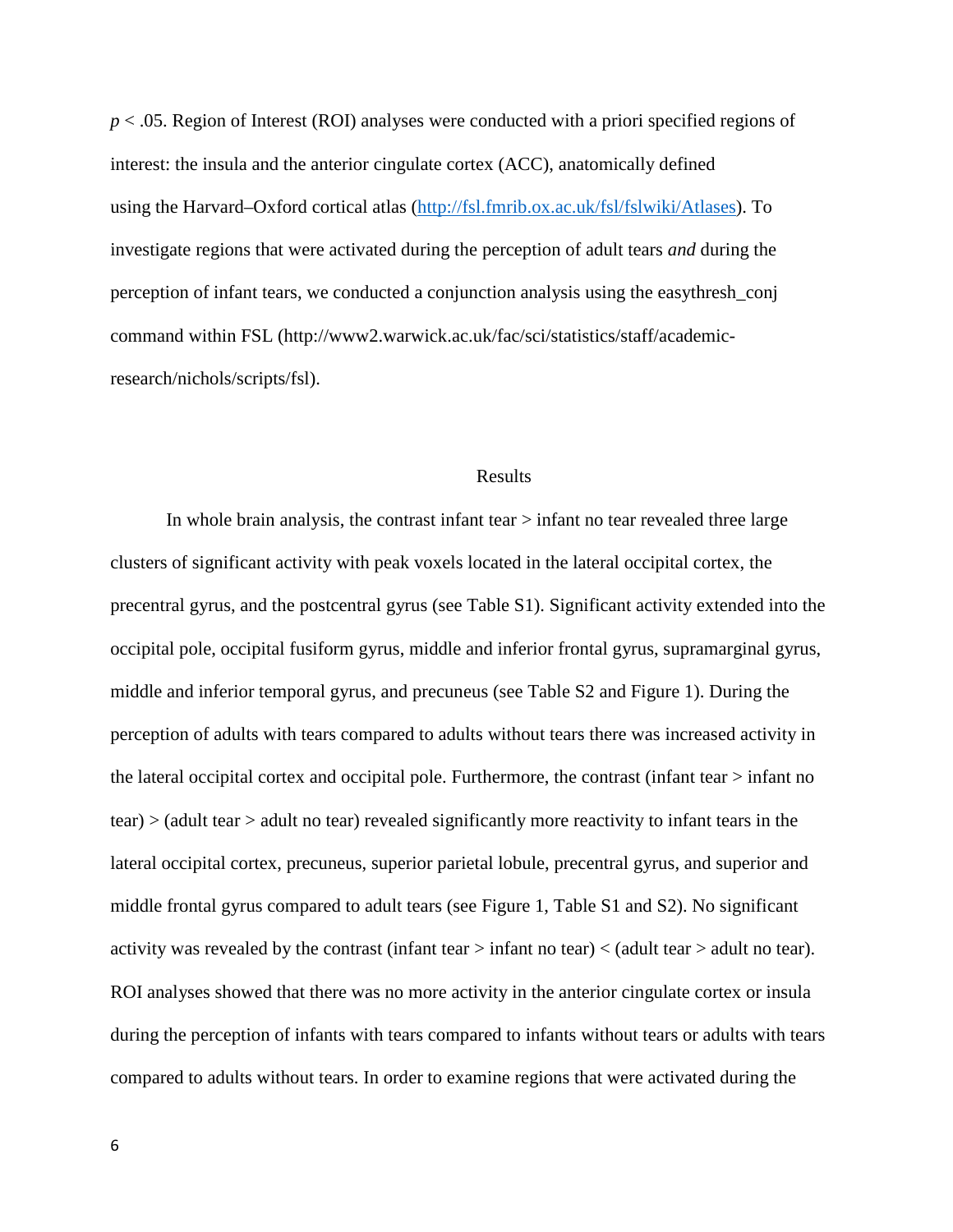perception of adult tears *and* during the perception of infant tears, we conducted a conjunction analysis. Common activity across both adult and infant tears was found in the lateral occipital cortex and occipital pole (see Figure 1).

### **Discussion**

 The current study examined the neural mechanism underlying the perception of infant and adult tears. Common activity across both adult and infant tears was found in the visual cortex. Because of their affective relevance and salience, tears seem to evoke strong responses in the visual cortex, pointing to the important role of tears in the communication of distress (Rottenberg, & Vingerhoets, 2012). However, in contrast with the suggestion that tears play a more important role in communicating distress in adulthood than in infancy (Zeifman & Brown, 2011), infant tears elicited more activity in visual regions than adult tears. Although the acoustics of crying are important for providing information about the health condition of the child and eliciting care (Soltis, 2004), our study indicates that infant crying is not only an acoustic signal, but that visual aspects are also important for the communication of distress. Infant tears appear to be highly salient even compared to adult tears and this salience may facilitate caregiving responses to infant distress.

 Compared to adult tears, infant tears elicited more activity in brain regions involved in mentalizing, including the precuneus and the middle frontal gyrus, and in the pre- and postcentral gyrus, regions that are part of the somatosensory cortex. To our surprise, no activity in response to infant or adult tears was found in the insula or anterior cingulate cortex. Previous research indicates that we share the affective components of the other people's emotional distress through vicarious activity of the insula and ACC, which contributes to emotion understanding and

7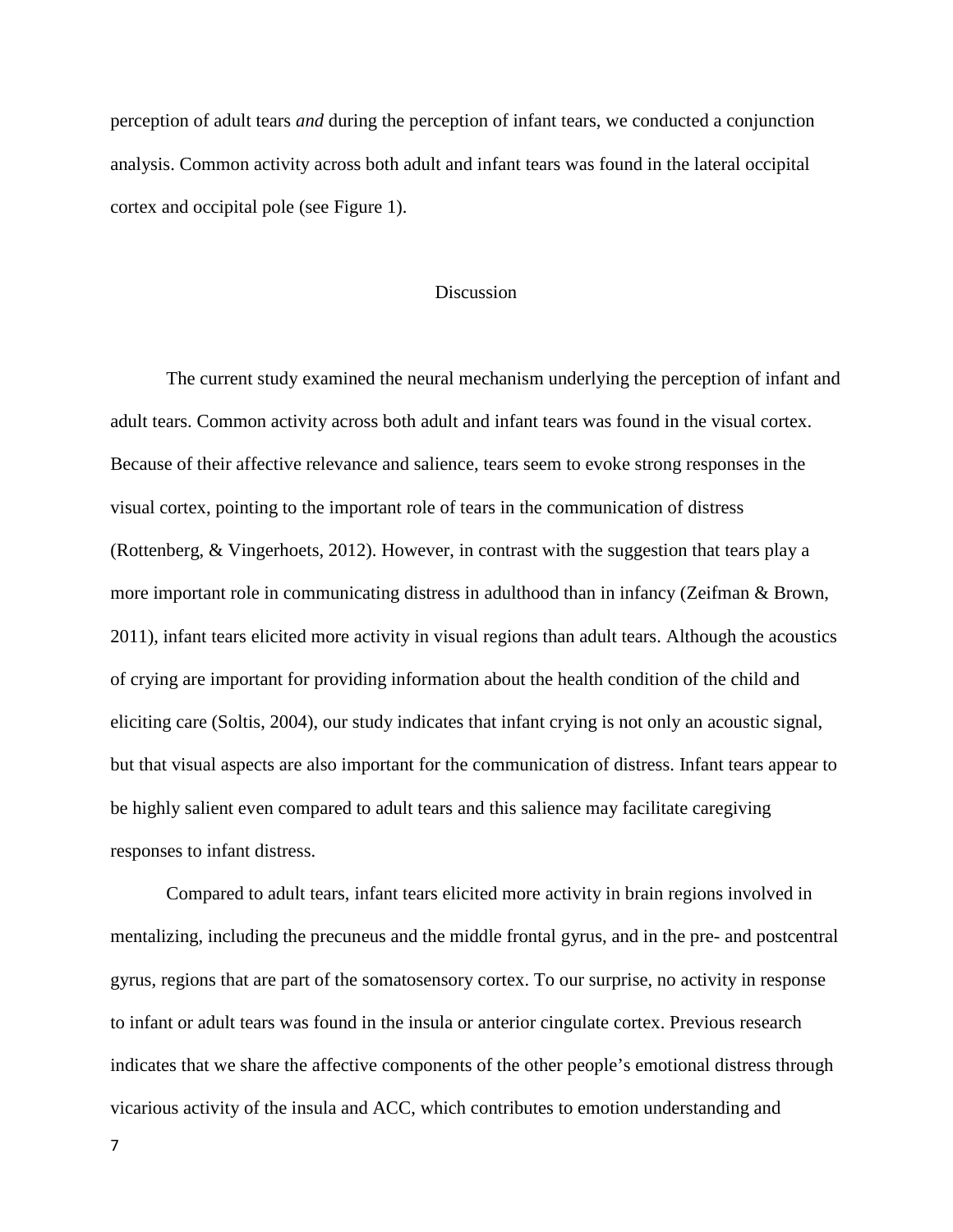empathy. When we see other adults with *physical* pain, the somatosensory cortex is involved in processing the physical and sensory components of the distress, thereby simulating others' painful bodily experiences and contributing to empathy for physical pain (Keysers, Kaas, Gazzola, 2010). However, the somatosensory cortex only responds to adult pain when there is a clearly localized somatic cause for the pain (Keysers, Kaas, Gazzola, 2010). Interestingly, our study shows that the pre- and postcentral gyrus responds to infant tears even in the absence of a somatic cause for the distress. This may indicate that we actually feel the distress of the crying infant and that infant tears evoke more empathic distress than even a tearful crying adult can trigger.

 Some limitations should be noted. First, the sample of the current study consisted of women without children. Therefore, our findings can not be generalized to men or parents. In addition, we did not examine how brain activity during the perception of infant and adult tears relates to behavioral responses to tears. Future studies should examine the relation between brain activity and parental caregiving responses to infant tears and address the question whether infant tears trigger feelings of shared distress and buffer the aversive characteristics of the sound of a crying infant.

In conclusion, our study indicates that infant tears uniquely activate somatosensory pain regions and trigger more brain activity than adult tears. This may indicate that infant tears elicit feelings of shared distress, which could stimulate actions directed at the elimination of the source of pain. Shedding tears may be a strong means to elicit the parent's sharing of the infant's feelings. This may improve the infant's chance of survival because it ameliorates the aversive impact of the cry acoustics and facilitates a sensitive caregiving response to the distressed infant.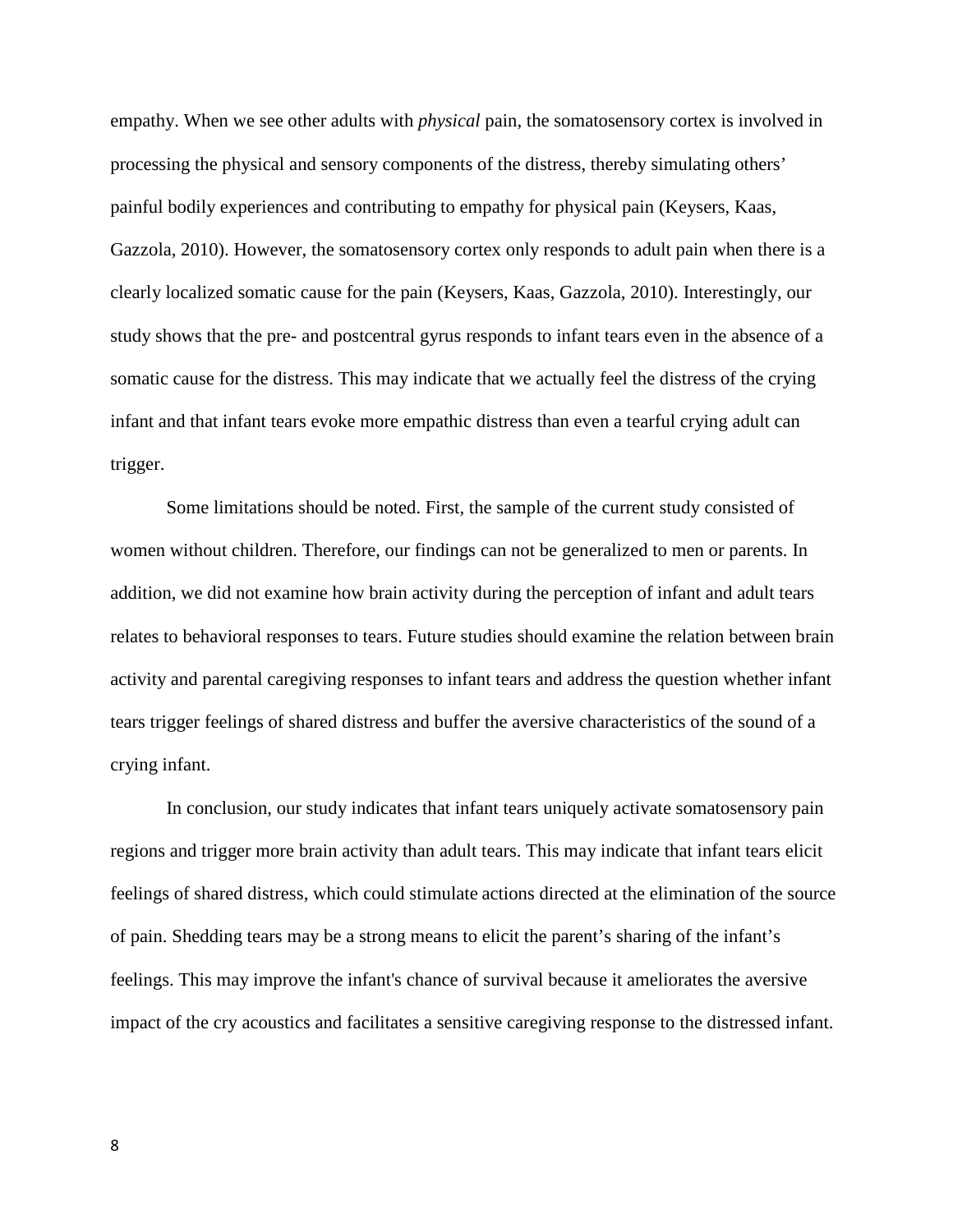#### Acknowledgments

MJB-K and MHvIJ were supported by research grants from the Netherlands Organization for Scientific Research; the Gravitation program of the Dutch Ministry of Education, Culture, and Science; and the European Research Council (MHvIJ: NWO SPINOZA prize; MJBK: VICI grant no. 453-09-003; AdG 669249). We are grateful to photographer Marco Anelli for allowing us to use his pictures for this study and Kiran Ramlakhan for her contribution to data collection.

### References

- Deeley, Q., Daly, E.M., Azuma, R., Surguladze, S. Giampietro, V., Brammer, M.J., . . . Murphy, D.G. (2008). Functional atlas of emotional faces processing from adolescence to middle age. *NeuroImage, 40,* 389-397.
- Fusar-Poli, P., Placentino, A., Carletti, F., Landi, P., Allen, P., Surguladze, S., . . . Politi, P. (2009). Functional atlas of emotional faces processing: a voxel-based meta-analysis of 105 functional magnetic resonance imaging studies. *Journal of Psychiatry & Neuroscience, 34*, 418-432.
- Jenkinson, M., Bannister, P., Brady, M., & Smith, S. (2002). Improved optimization for the robust and accurate linear registration and motion correction of brain images. *Neuroimage, 17*(2), 825-841.
- Keysers, C., H. Kaas, J.H., & Gazzola, V. (2010). Somatosensation in social perception. *Nature Reviews Neuroscience, 11*, 417-428. doi: 10.1038/nrn2833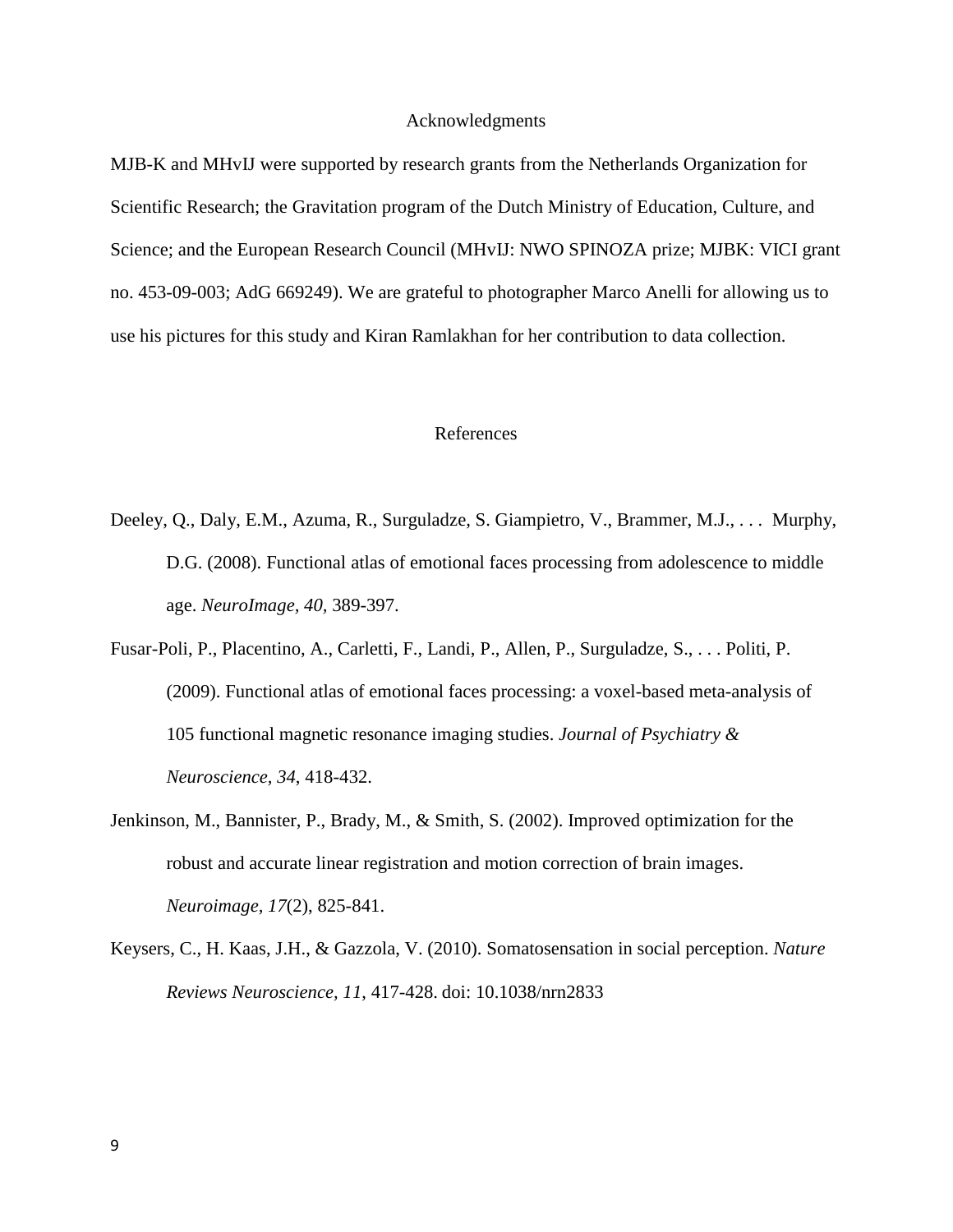- Lamm, C., Decety, J., & Singer, T. (2011). Meta-analytic evidence for common and distinct neural networks associated with directly experienced pain and empathy for pain. *Neuroimage, 54*, 2492–2502. doi: 10.1016/j.neuroimage.2010.10.014
- Montoya, J.L., Landi, N., Kober, H., Worhunsky, P.D., Rutherford, H.J., . . . Potenza, M.N. (2012) Regional brain responses in nulliparous women to emotional infant stimuli. *PloS One 7*, e36270. doi: 10.1371/journal.pone.0036270
- Riem, M.M.E., Bakermans-Kranenburg, M.J., Pieper, S., Tops, M., Boksem, M.A.S., Vermeiren, R.R.J.M., . . . Rombouts, S.A.R.B. (2011). Oxytocin modulates amygdala, insula, and inferior frontal gyrus responses to infant crying: A randomized controlled trial. *Biological Psychiatry, 70*, 291-297. doi: 10.1016/j.biopsych.2011.02.006
- Rottenberg, J. & Vingerhoets, A.J.J.M. (2012). Crying: Call for a lifespan approach. *Social and Personality Psychology Compass, 6*, 217-227. doi: 10.1111/j.1751- 9004.2012.00426.x
- Soltis, J. (2004). The signal functions of early infant crying. *Behavioral and Brain Sciences,* 27, 443-490.
- Swain, J. (2011). The human parental brain: In vivo neuroimaging. *Progress in Neuro-Psychopharmacology & Biological Psychiatry,* 35, 1242–1254. doi: 10.1016/j.pnpbp.2010.10.017
- Smith, S.M., Jenkinson, M., Woolrich, M.W., Beckmann, C.F., Behrens, T.E., Johansen-Berg, H., . . . Matthews, P.M. (2004). Advances in functional and structural MR image analysis and implementation as FSL. *Neuroimage, 23*, S208-219.
- Smith, S.M. (2002). Fast robust automated brain extraction. *Human Brain Mapping, 17*, 143-155.
- Vingerhoets, A.J.J.M., Ven, N. van de, & Velden, Y. van der (in press). The social impact of emotional tears. *Motivation and Emotion.* doi 10.1007/s11031-016-9543-0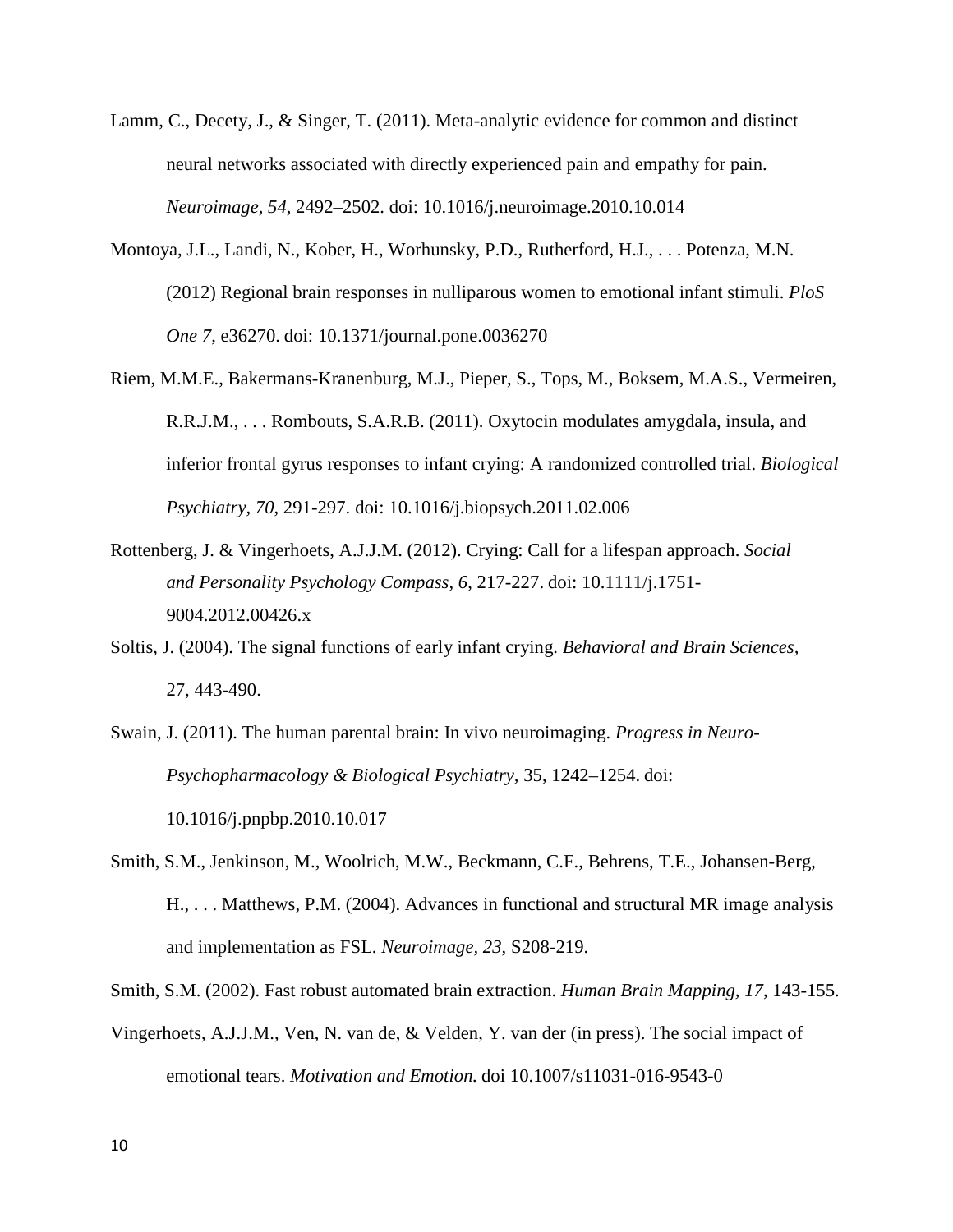Zeifman, D.M. & Brown, S.A. (2011). Age related changes in the signal value of tears.

*Evolutionary Psychology, 9*, 313-324.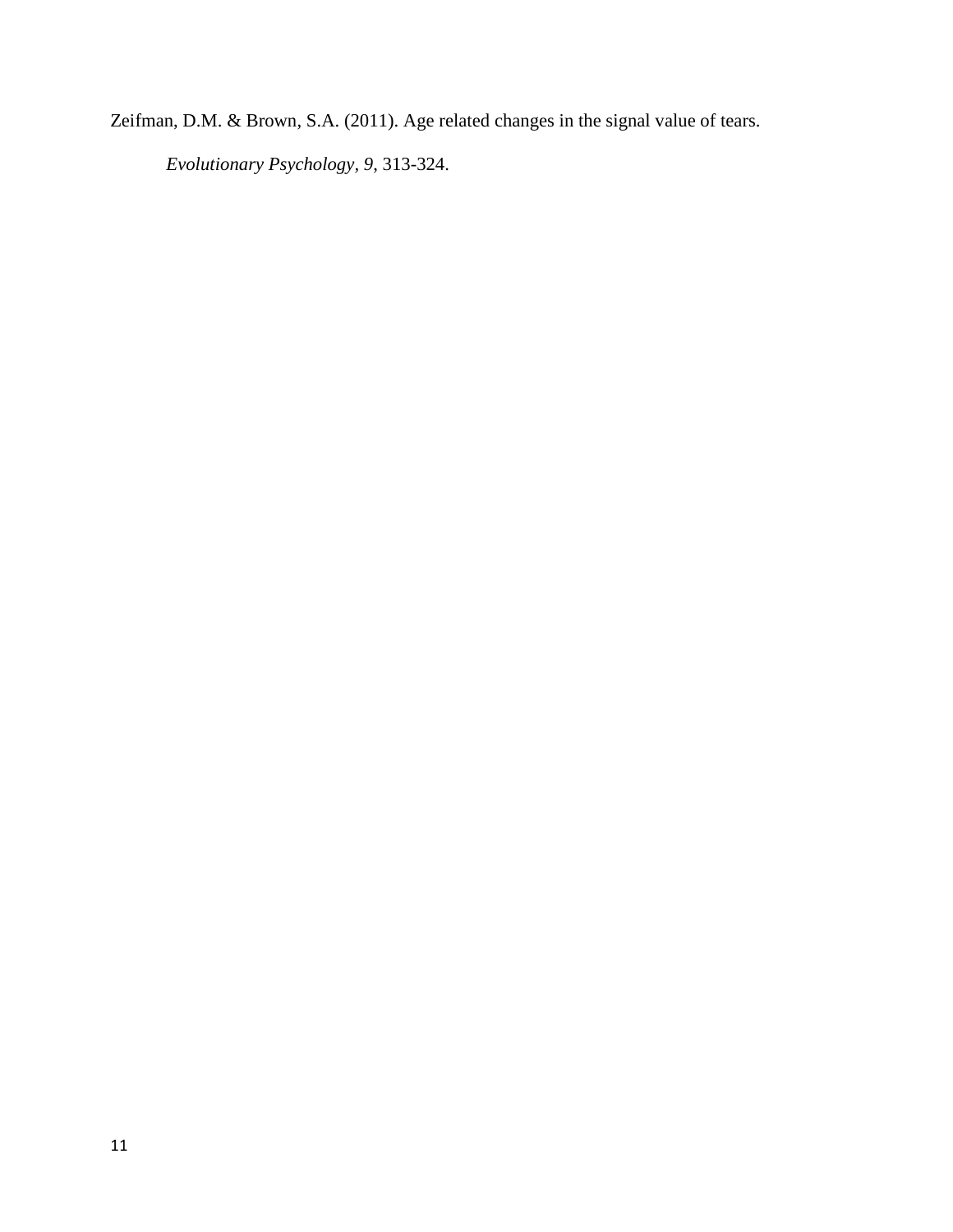

Figure 1.

Significant activity for the contrasts A) Infant tear > Infant no tear, B) Adult tear > Adult no tear, and C) (Infant tear > Infant no tear) > (Adult tear > Adult no tear), and D) results of the